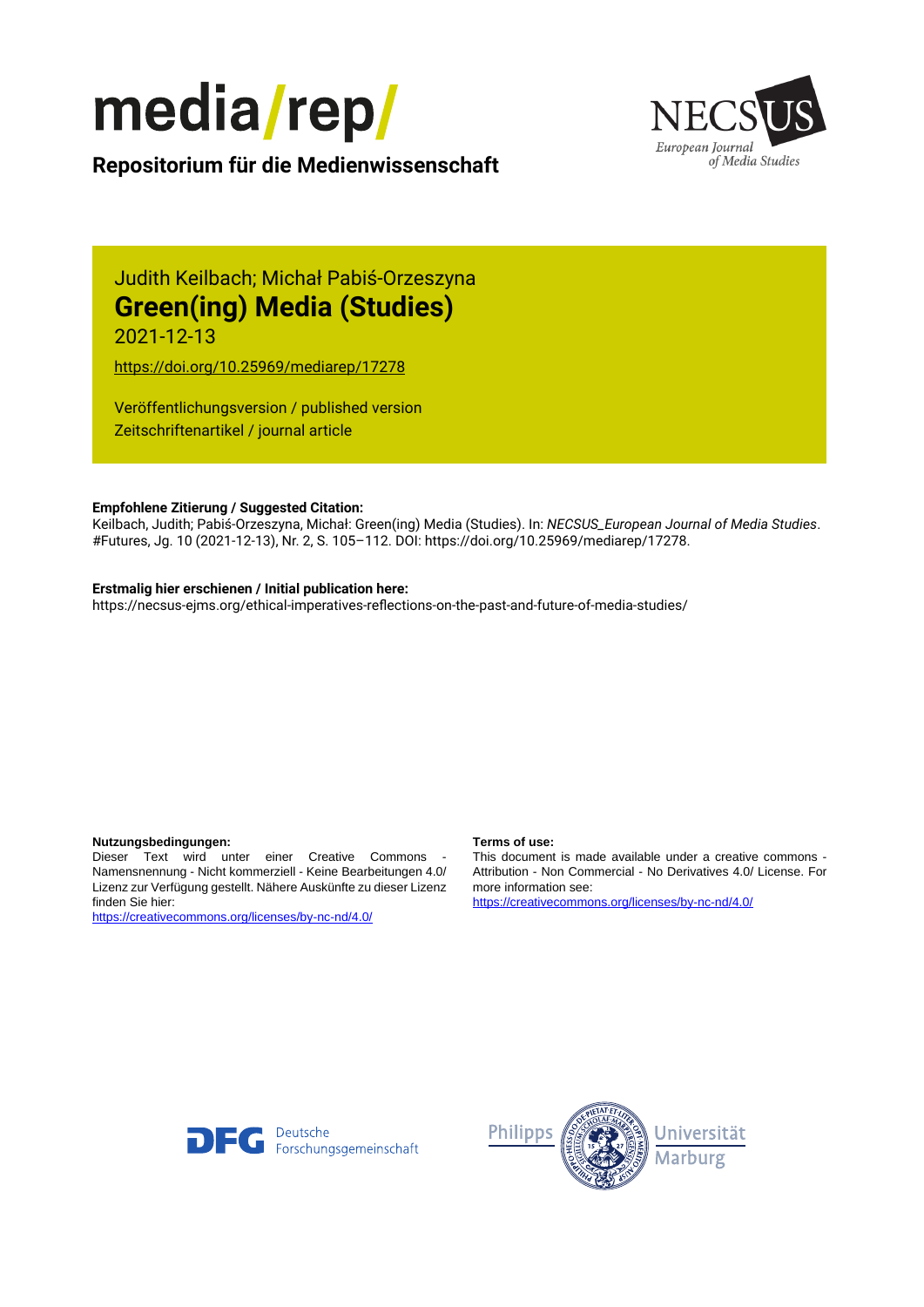

# **Green(ing) Media (Studies)**

# Judith Keilbach & Michał Pabiś-Orzeszyna

NECSUS 10 (2), Autumn 2021: 105–112 URL:<https://necsus-ejms.org/greening-media-studies/>

'Is it morally wrong to take a stone and grind it into powder, merely for one's own amusement?' – M.A. Warren

Concerns about the climate crisis are starting to affect research agendas within media studies. Since Adrian Ivakhiv's call for 'green film criticism,' literature on eco-cinema is rapidly growing.[1] Scholars are not only analysing films about environmental topics and discussing how they help foster ecological thinking,[2] they are also drawing attention to the environmental footprint of media production and distribution. Various authors are pointing out that every media product (content or device) is based on the extraction of raw material and creates an enormous amount of waste, thereby emphasising the finite nature of Earth's resources.[3] While there is no doubt that these publications are extremely valuable, the state of our planet leaves us wondering if this is all media scholars can do. Given the climate emergency, we both consider the transition of media studies towards a more environmentally aware discipline imperative.

At the same time the media industry has started to acknowledge its carbon footprint and is launching various green initiatives in the Global North. This might create the impression of unified efforts to make the industry environmentally sustainable, which in the end will help to slow down global warming and stop the ecological devastation of the planet. However, conceptual understandings of the current situation and the objectives of and approaches to climate action differ significantly. Together with a general eco-critical reorientation of our discipline these disagreements pose a variety of challenges to media studies that we consider extremely productive.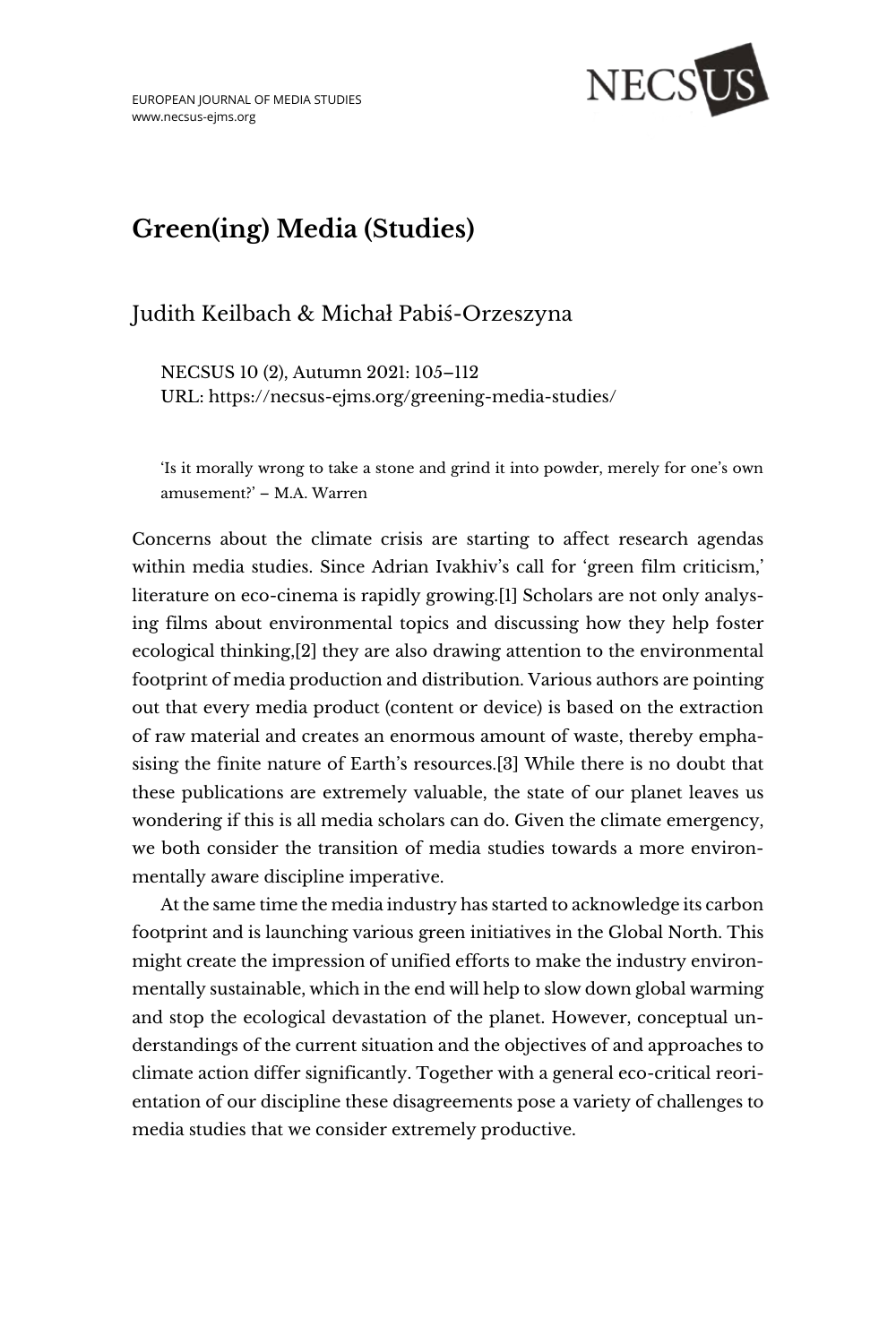#### **Educational challenge**

Environmentally engaged media studies calls for a radical reorientation of our curriculum. This includes not only the discussion of films, television series, and games about climate change, ecology, or the future of the planet; such a reorientation needs to go much further – for example by addressing the environmental footprint of the media products that we study, and of their distribution and consumption. Or by adding topics such as degrowth, environmental justice, and activism to our teaching agendas, by critically analysing discourses of innovation, or by scrutinising our 'collective desire for spectacle' that has an enormous ecological impact, as Hunter Vaughan argues.[4]

Integrating ecocritical thinking in the curriculum will be challenging. Since we are not trained in calculating CO2 emissions or in measuring the energy consumption of our media devices, we need to resort to natural and environmental sciences to better understand the footprint of the objects that we have studied for a long time from cultural or aesthetic perspectives.

With our humanities perspectives and approaches we can add great value to interdisciplinary collaboration: our knowledge about storytelling, visualisation, and immersive worlds enables us to contribute, for example, to climate communication, and our aesthetic and critical socio-political perspectives qualifies us to scrutinise technological solutionism. Furthermore, media scholars are theoretically and methodologically perfectly equipped to investigate the role that media play in environmental research – think for example of monitoring and remote sensing technologies, machine learning models, etc. – and can offer critical analyses of their biases and shortcomings.

#### **Analytical challenge**

The environmental footprint of the media is difficult to calculate and data about the consumption of energy, fuel, and other raw materials, about the amount of waste or covered distances, are usually not accessible. This problem concerns the (recent or historical) production of films and television programmes as well as the impact of their distribution and, more generally, of the use of media devices and technologies that allow us to connect on social media, to mine bitcoins, or to create virtual worlds.

But even if such data are available, they pose a challenge. Such calculations of emission are released by or in collaboration with the media industry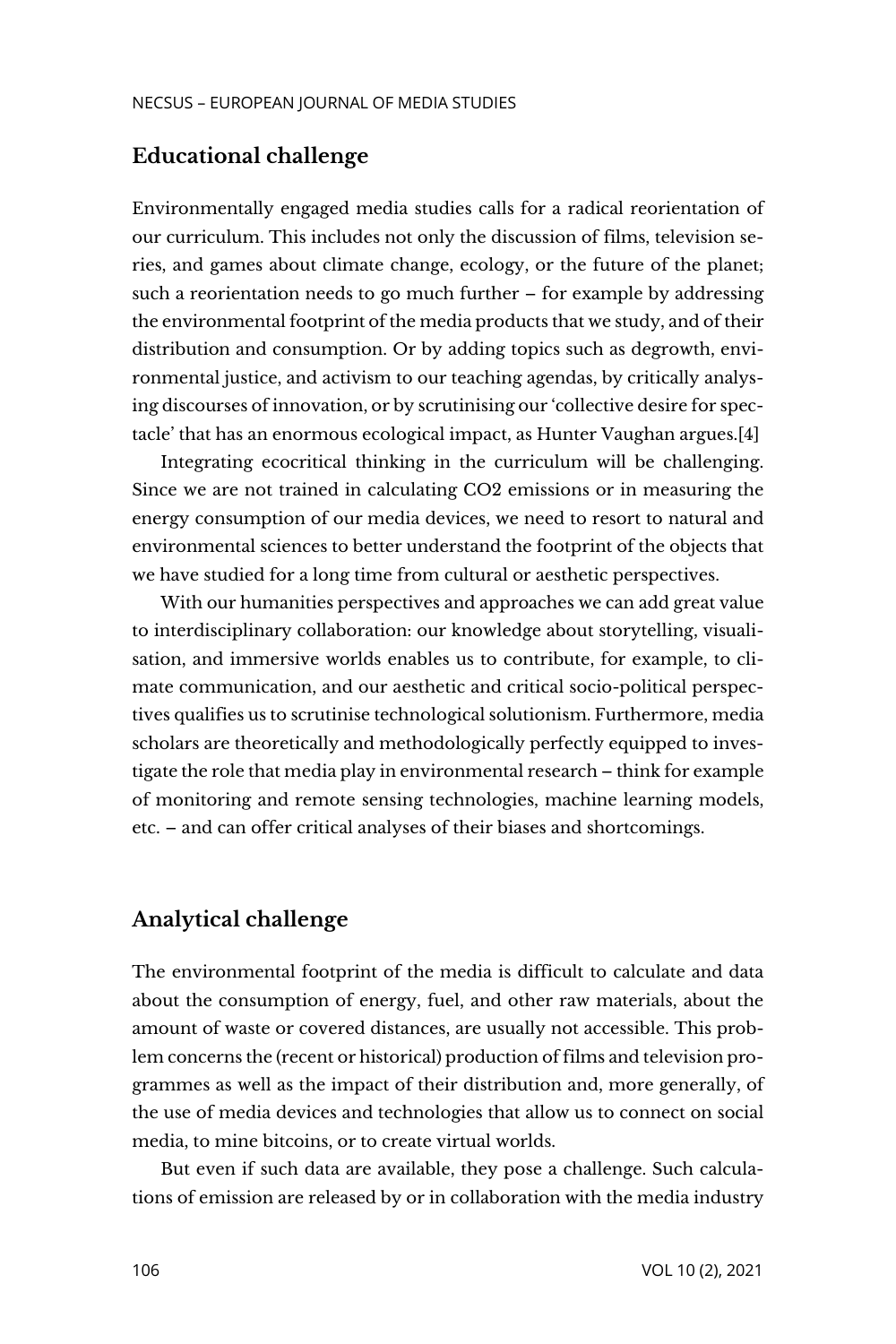that in this way showcases its green ambition or tries to prove that the production and consumption of media is ecologically unproblematic. As environmental media studies scholars we need to resort to methods that allow us to critically question studies which, for example, claim that data centers are carbon neutral and video streaming has therefore almost no environmental impact. Although we do not have exact numbers, we can point out that these calculations ignore that the industry is offshoring environmental damage (think for example of the extraction of raw materials and supply chains for renewable energy technologies) and delegating energy costs to end-users. Or that the consumption of water, land use, and the loss of biodiversity are not taken into account.

At the same time, it is important to be critical of the idea to quantify environmental sustainability. In the end, quantification and datafication of best practices and green policies spotlight their economic value and eventually lead to a rebound effect. CO2 calculators translate, for example, the use of renewable energy or the reduction of air and car travel into savings, implying that this accumulated capital can be reinvested. Sustainable technologies unlock the surplus value and increase the production and consumption of new goods and services. They sustain GDP growth – not the Earth. This leaves media studies scholars with several analytical challenges. It seems that some of them can only be met through interdisciplinary collaboration (with environmental sciences and economics). For others we can resort to critical methods that are part and parcel of the humanities.

## **Conceptual challenge**

Making media studies more environmentally aware challenges us to become familiar with the plurality of eco-critical thinking and the diverging definitions of the current situation which each imply different solutions. Ecomodernists, for example, are convinced that our planet can be rescued by investing in technological innovations (smart cities, nuclear power, synthetic food, etc.). They believe in economic growth that is environmentally sustainable and aim at decoupling human well-being from the consumption of natural resources.[5] In contrast, scholars of political ecology and environmental justice emphasise that the declining quality of the environment (pollution, global warming, loss of biodiversity) is directly connected to the idea of eco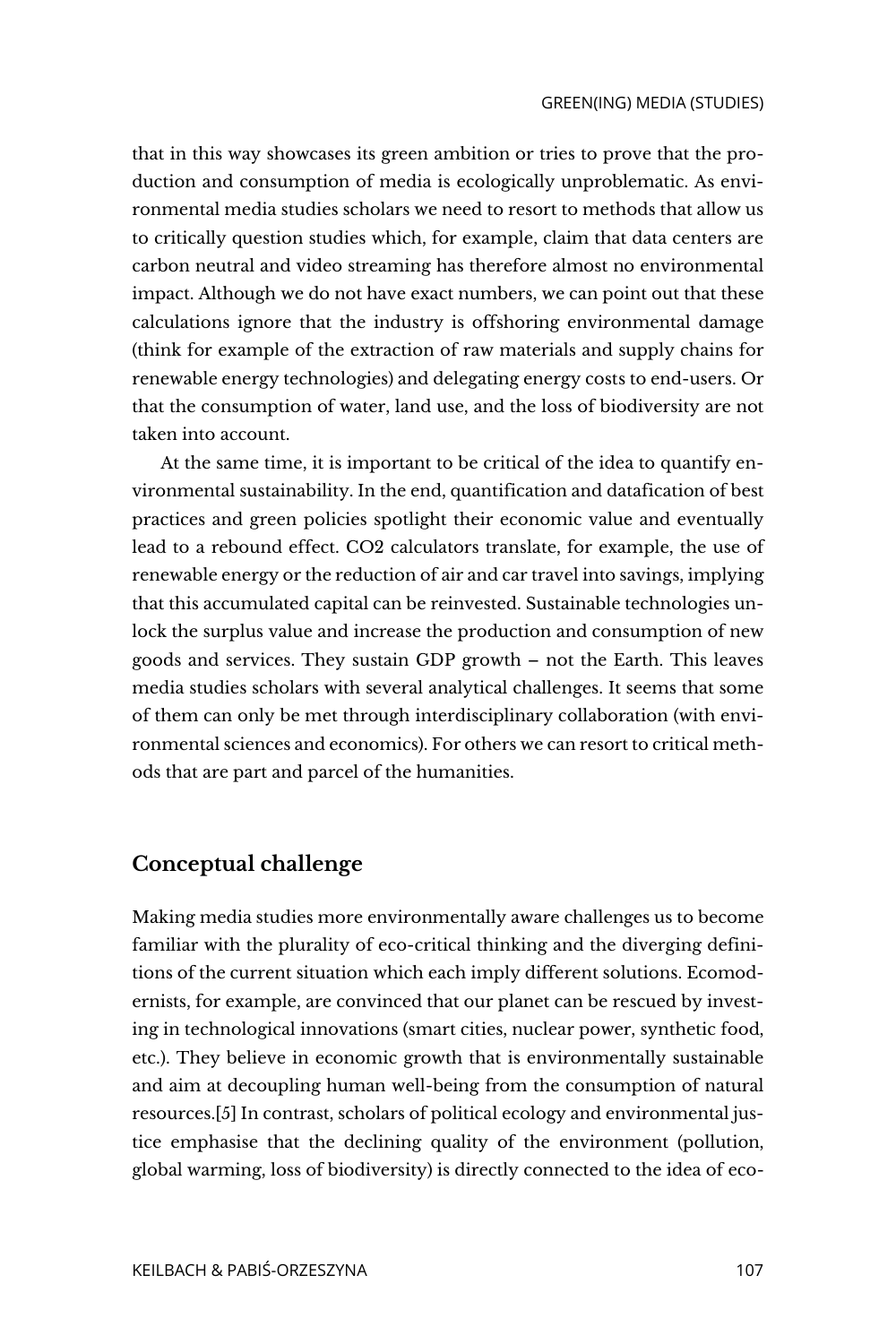nomic growth as such. Therefore, they argue that we need to reduce production and consumption and conclude that degrowth is the only possibility to prevent extinction of human and nonhuman beings.[6]

Instead of only being ecologically aware, we need to get involved with these debates. By knowing the variety of environmental approaches, media studies will be able to analyse not only the ecocritical attitudes of movies about the environment, but also the proliferating green initiatives of the media industry. Familiarity with the conceptual differences will allow us to scrutinise, for example, the road maps of industry consortia or the sustainability goals of streaming providers who claim that climate neutral media production and distribution are possible.[7] Their aim to decouple the media sector from non-renewable resources and their affinity to green growth is obvious. After all, the industry lives on overproduction that allows for failure before scoring a hit movie or television show, and that affords its consumers impressive spectacles, endless choices, and unlimited access to media content 'anywhere, anytime'.

Although the degrowth way of thinking goes against the industry's interest, we consider it a very useful approach for media studies since it draws attention to low-carbon projects, such as the Small File Media Festival founded by Laura Marks or second-hand cinema as mentioned by Nadia Bozak,[8] and triggers also our self-reflection as media users and scholars. Overall, insight into different ecocritical concepts will open up new perspectives on our research objects and enable us to redefine critical approaches within the field of media studies.

#### **Socio-political challenge**

A crucial promise of decoupling the economy from non-renewable resources is the continuation of economic growth. This thinking goes hand in hand with ideas about dematerialisation and acceleration: according to ecomodernists, the aspiration of turning away from non-renewable materials propels innovations which in the end will ensure a growth of productivity and efficiency. Such a model is also pivotal to the politics of creative economies, including the field of (green) media production. Working, for example, with LED video walls and other virtual production technologies minimises the volume of transportation, the component that usually causes the largest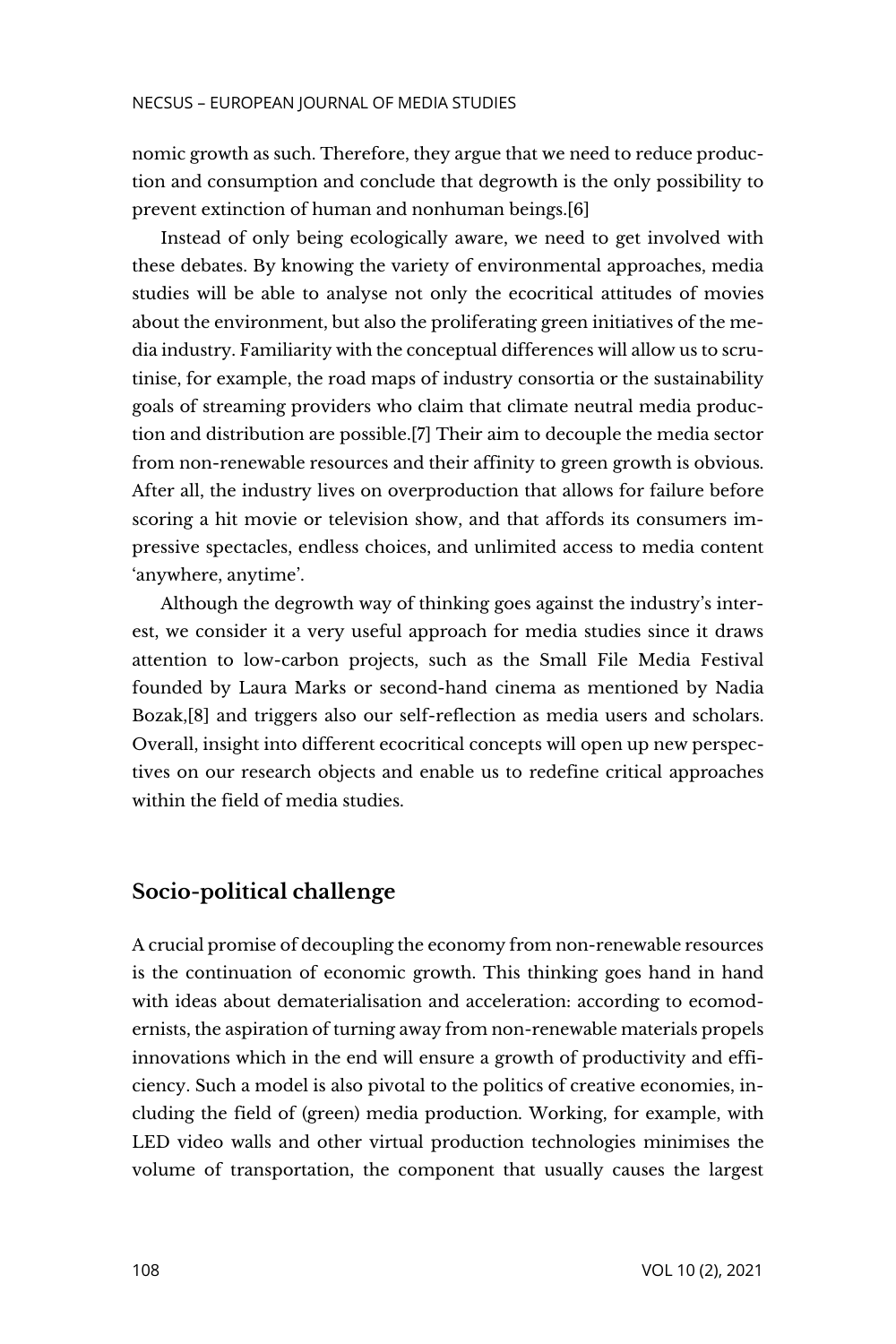amount of CO2 emission in the film sector. Such technologies safeguard further investments in green innovations and promises thereby a continuation of economic growth. At the same time, it accelerates the media industry's content output as well as labour turnover. New forms of work, new creative labour practices, new infrastructures, and new aesthetics will emerge.

Such imaginations of the productive power of dematerialisation are intriguing, as is the repression of the fact that dematerialisation in the media industry requires the consumption of materials, such as a cable network, computers, and server farms for remote working. Furthermore, it is important to point out labour conditions within an accelerating media industry. We doubt that they will improve due to the implementation of new, virtual production practices.

This pursuit of economic growth, which 'greening' (media) industry initiatives comprise, is deeply political, and media studies must not shy away from an explicit articulation. It accords with capitalist ideology which is a source of the unequal distribution of wealth and perpetuates that the reorganisation of labour processes guarantees surplus value.

Generally, it cannot be emphasised enough that the industry's assertions of de-carbonisation and dematerialisation presuppose offshoring – of extraction, labour, and waste. To tackle the socio-political challenges that green media initiatives pose, we need to resist the rhetoric of dematerialisation and radically open the stage for the diversity of social actors. Empowering subaltern groups is one of the most urgent tasks of politically and environmentally engaged media studies.

#### **Spatial challenge**

It is the media industry in the Global North that launches green initiatives, whereas the Global South is much more affected by ecological destruction. This environmentalism of the rich, who deploy capital to prevent climate legislation, needs to be linked to the neo-colonial ways that the Global North handles the degradation of the planet: by offshoring the damage (mining for raw materials, waste) and by planting trees to offset its carbon consumption.

Being aware of environmental injustice challenges media studies scholars to shift their research focus; eventually this might even help to de-Westernise the discipline. After all, countries in parts of the world which suffer most from pollution and are considered to be highly vulnerable to climate change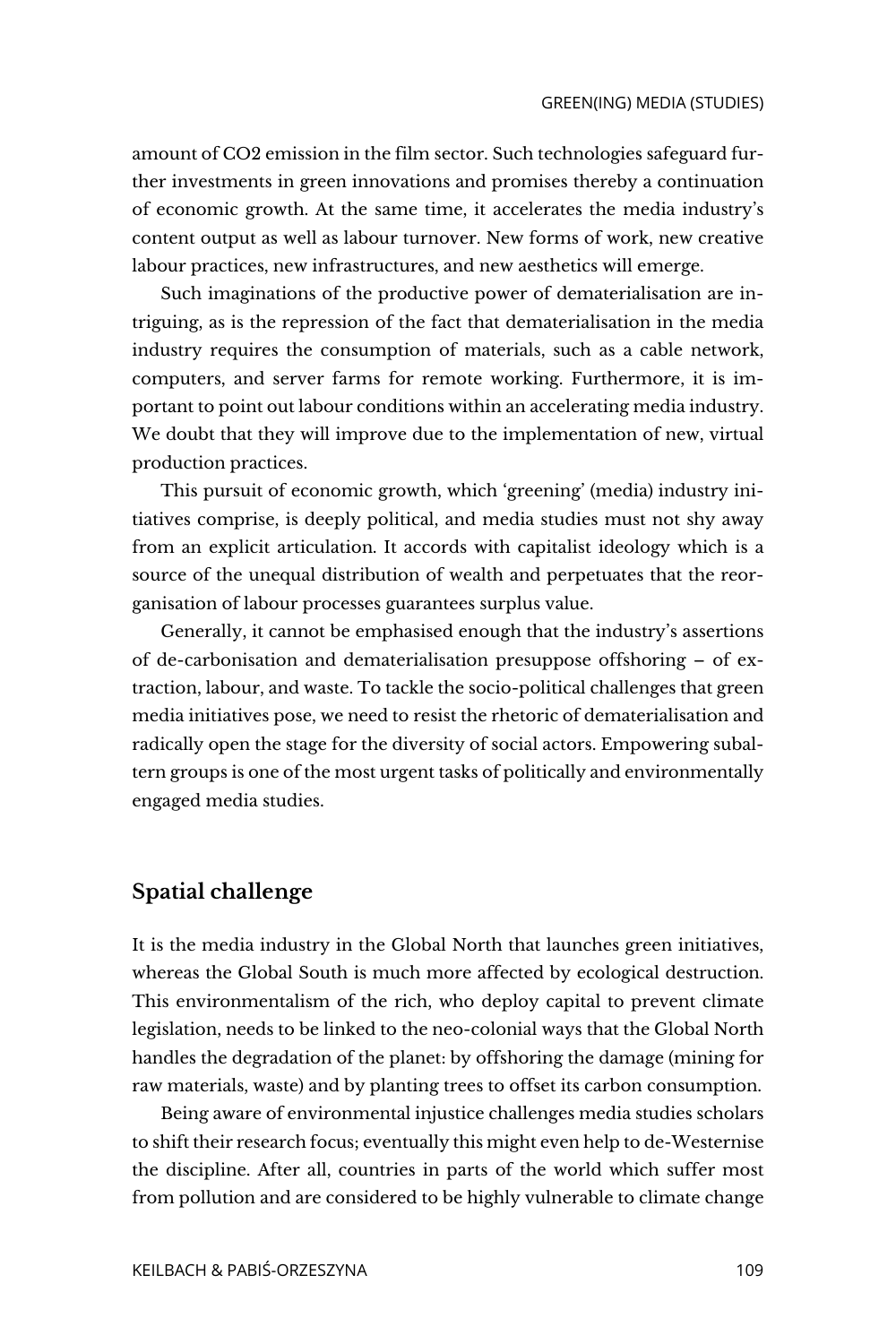also have their own media industries. Paying attention to climate justice might help us to start thinking about topics and questions like: How do film industries in Nigeria and India react to the climate crisis? Are they addressing the topic in their films? Do they implement 'best production practices' as the sector in Europe and North America does? Does their consumption of energy and material resources differ because film production takes place under different circumstances from the Global North?

Being aware of global inequalities and environmental injustice implies not only to explore media industries in other countries, but to scrutinise the colonial legacy that structures today's extractivism, infrastructures, and power imbalances within the global mediascape (and media studies!). A decolonial approach demands of the Global North to stop talking and start listening – to practitioners and scholars from other parts of the world. At best this will lead to more insights and knowledge on how to save resources and treat the planet more carefully.

## **Temporal challenge**

Climate science points to different temporalities that challenge climate action. Climate change, the decrease of biodiversity, and the deterioration of the planet occur in a timeframe that does not provide for immediate experience or direct observation. The latency and slow change beyond personal experience suggests that there is still enough time to prevent climate disaster which profoundly contradicts the urgency for taking action.

We are wondering how 'the media' can contribute to meet this temporal challenge. Given the power of imagination and importance of narratives they are able to emphasise the emergency on a variety of platforms and in diverse forms and genres. This brings us, on the one hand, back to media content and the question that we mentioned in the beginning: How can films, games, or television shows foster ecological thinking, facilitate communication between diverse actors, and stimulate climate action?

The necessity to act now touches also on the understanding of our academic discipline. If everything has to be done to shake things up, should we then declare climate emergency, and consequently get involved in climate communication or even activism? We think that we should.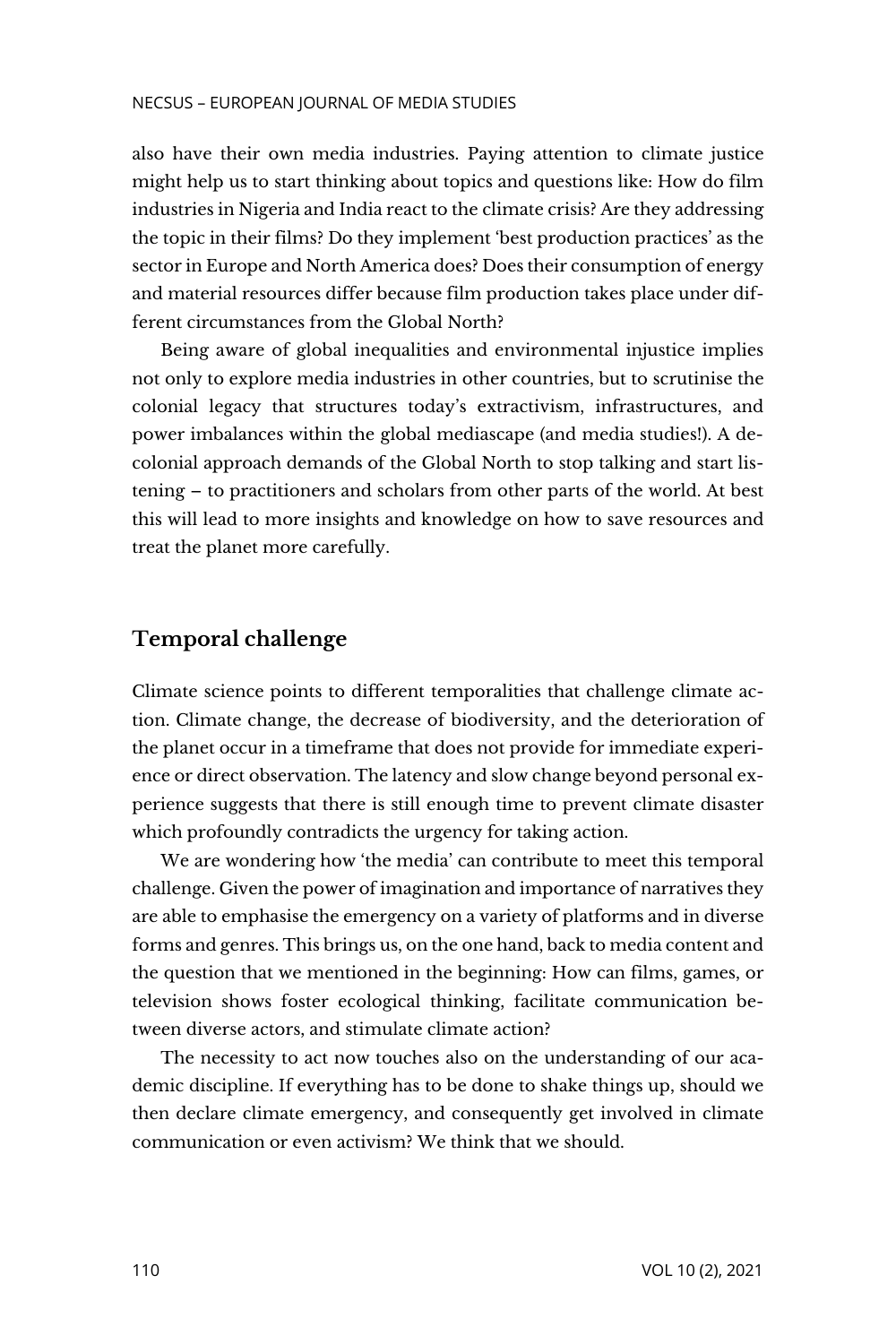# **Challenging media studies (self-reflexion)**

Ultimately, environmentally aware media studies needs to inquire in what ways it adds to the destruction of the planet. From an ecocritical perspective, questions emerge such as: Do we, as critics and connoisseurs, have a share in the overproduction of media content? Do we encourage wasteful media consumption? And how does academia overall contribute to extractivism and the use of scarce resources?

One way to meet this challenge is a reorientation within the discipline, as discussed above. We should enforce interdisciplinary collaboration, de-colonise, and get involved in climate communication. And let's discuss if we need to start addressing which kind of technologies and content we want to spend the planet's decreasing resources on.

There are already intriguing suggestions on how to de-carbonise academia: Anne Pasek, Emily Roehl, and Caleb Wellum wrote a white paper on how to organise low-carbon conferences and research exchanges, and Laura Marks offers useful tips on how to mitigate the carbon footprint of streaming.[9] Let's bear the challenges and participate in their endeavour!

## **Authors**

Judith Keilbach works in the Media and Culture Studies Department at Utrecht University. Her research focuses on the transformation of television and media technologies and infrastructures. She is currently working on a project about transnational media events and is interested in the relation of media and sustainability with a focus on production cultures. Together with Michał Pabiś-Orzeszyna she founded the Sustainable Media workgroup of NECS.

Michał Pabiś-Orzeszyna works in the Department of Film and Audiovisual Media at the University of Łódź. His current research projects concern the following areas: production and reception of immersive technology, Central European animated film production, and the impact of film culture on the natural environment. Since 2016 he has been a member of the steering committee of NECS. Since 2020 he has been a member of the competition committee of the Lodz Film Fund.